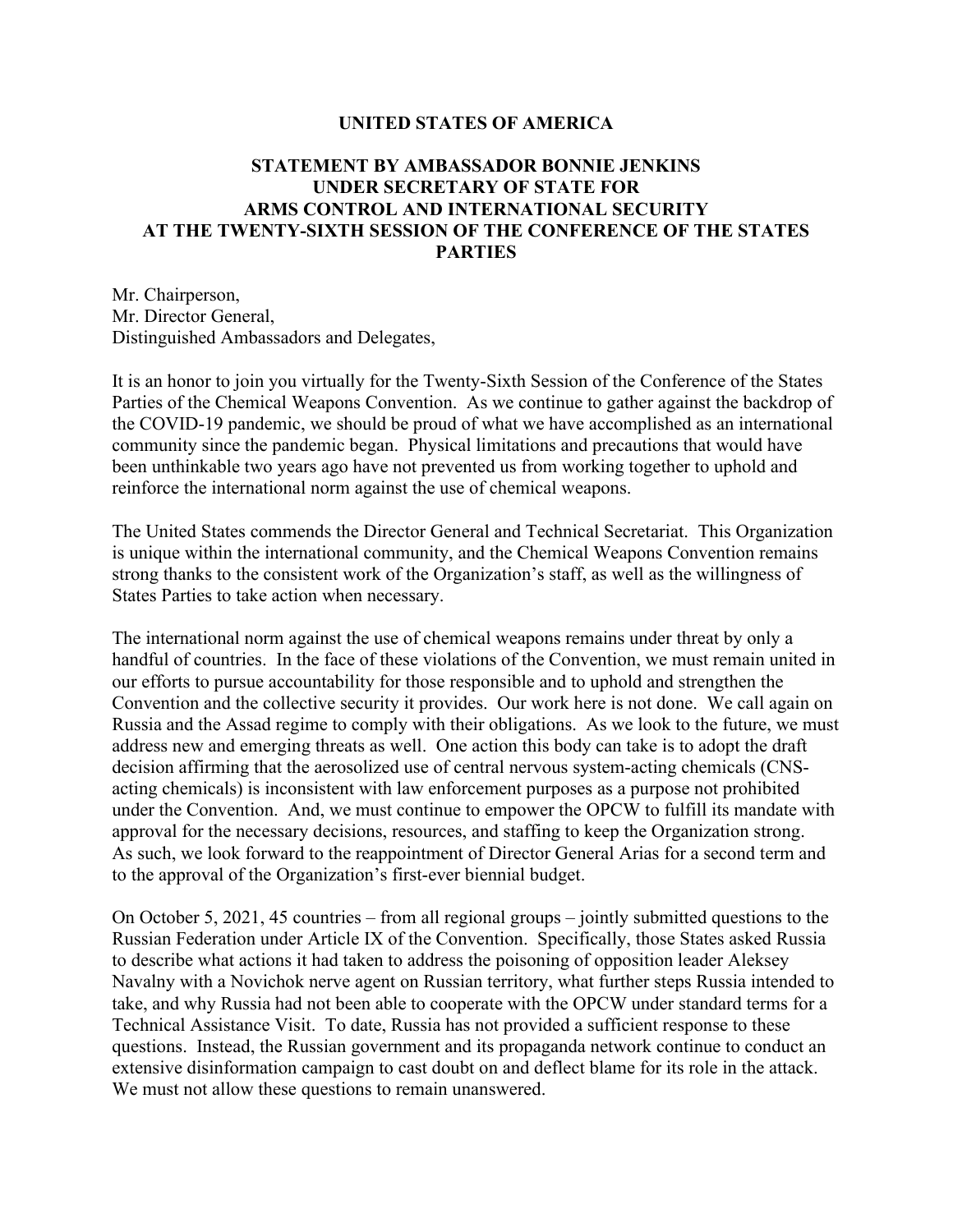We must not forget that this is not the only time that Russia has used a Novichok nerve agent in recent years. In March 2018, only months after claiming to have completed destruction of its chemical weapons stockpile, Russia used a Novichok nerve agent in an assassination attempt against Sergei Skripal in the United Kingdom. These attacks clearly show that Russia retains an undeclared chemical weapons program in violation of its obligations under the Convention. We must not allow impunity for the use of chemical weapons.

We similarly must hold the Assad regime accountable for its violations of the Convention. The world has seen overwhelming evidence of numerous incidences of non-compliance by the Assad regime. The Technical Secretariat's assessment, and ours, is that the declaration submitted by the Assad regime eight years ago remains inaccurate and incomplete. While April's decision to suspend certain rights and privileges of the Syrian Arab Republic under the Convention represents a significant milestone, it does not conclude our work regarding Syria's possession and use of chemical weapons. Without accountability for the atrocities committed against the Syrian people, lasting peace in Syria will remain out of reach. We urge the Assad regime to complete the measures set out in the Executive Council's July 2020 decision and to comply with its obligations under the Chemical Weapons Convention.

It is unfortunate that the Assad regime continues to deliberately delay and obstruct the work of the OPCW. The regime once again demonstrated its lack of candor when it recently reported the destruction of two containers that had previously been inspected by the Declaration Assessment Team and were relevant to OPCW investigations. Despite instructions to the regime not to open, move, or alter the containers and their contents in any way without seeking prior written consent of the OPCW, the Assad regime reported these cylinders had been destroyed during an attack at a different location on June 8, 2021. The regime did not notify the OPCW that the cylinders had been moved, as the regime alleges, to a new location until it reported their destruction. The Technical Secretariat has repeatedly asked for further information regarding the reported destroyed cylinders, but has received no response from Damascus.

As the global community continues to address the possession and use of chemical weapons, new threats are emerging. The United States believes that the threat of the aerosolized use of CNSacting chemicals, by both state and non-state actors, needs to be addressed by OPCW Member States. The decision that is under consideration at this CSP does not create any new international obligations for State Parties – it is neither a new agreement nor an amendment to the Convention. Rather, the decision simply affirms States Parties' understanding on an application of the Convention: namely, that the aerosolized use of CNS-acting chemicals is inconsistent with law enforcement purposes. If adopted, the CSP decision would contribute to preventing the use of aerosolized CNS-acting chemicals for offensive purposes by state and non-state actors. We thank Switzerland, Australia, and our other co-sponsors for their partnership in adding this important issue to the CSP agenda and bringing this issue to the attention of States Parties. Adopting the CSP decision should not be controversial, and we look forward to its adoption.

It is evident that States Parties continue to have work to do to counter the chemical weapons threat. The United States is confident in the ability of the Organization's leadership and professional staff members to carry out the significant mandates we have entrusted to them to aid